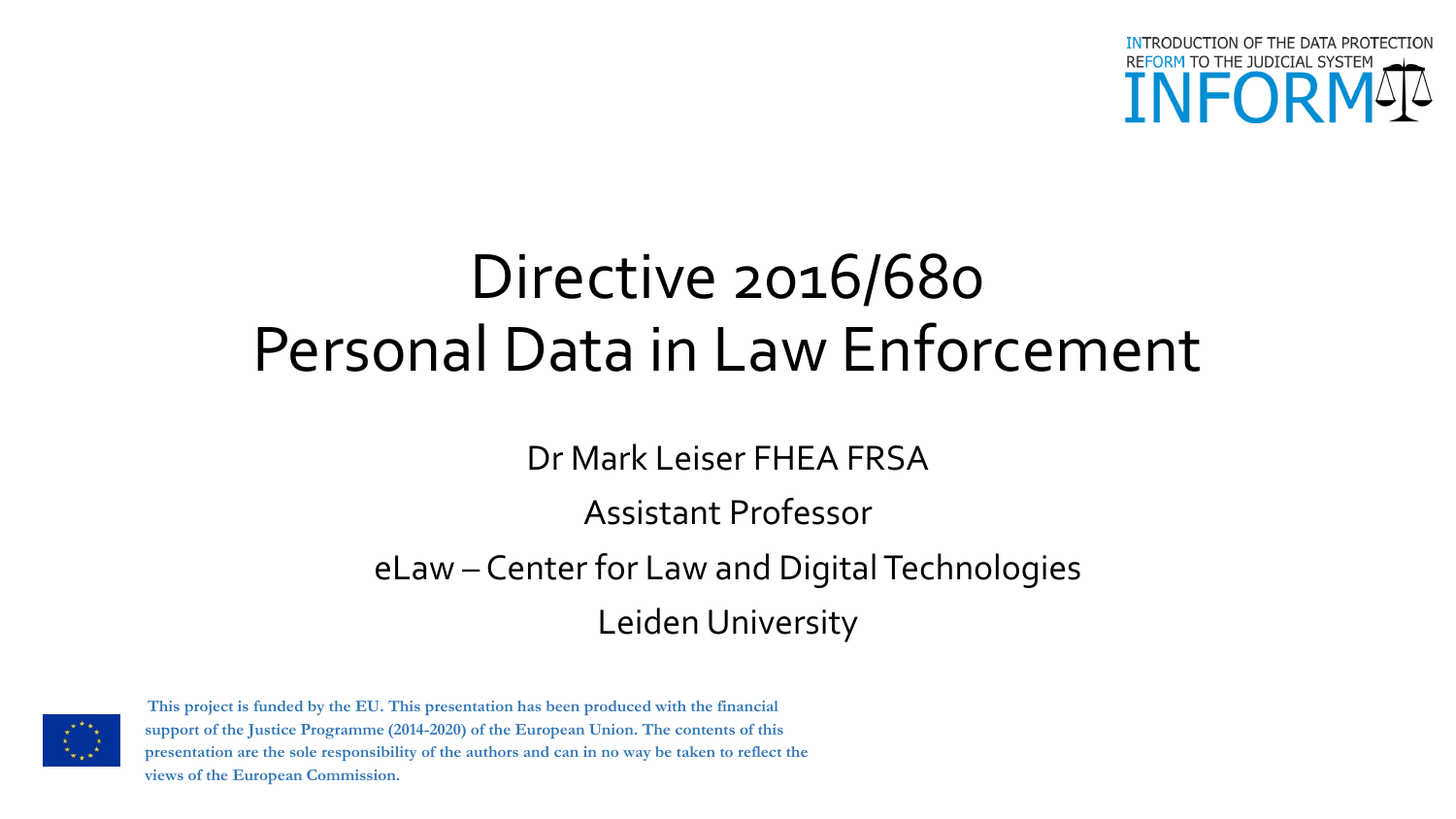# **Background**



- Law Enforcement Directive (LED) on protecting personal data processed for purposes of criminal law enforcement (EU 2016/680) entered into force on 5 May 2016
	- Complements Regulation EU 2016/679 General Data Protection Regulation (GDPR)
	- Right of individuals to protect personal data while guaranteeing high levels of public security
- **Phinciples set out by Directive and practical consequences pursued by Member States put into shade** of GDPR
- EU Parliament emphasizes 'package' approach, ensuring GDPR and Police DP Directive were dealt with in parallel
	- **Political agreement was found in trilogue negotiations**

#### **Agreement included following points:**

- **Broader scope of application** 
	- Activities aimed at **preventing**, **investigating** and **prosecuting** criminal offences
	- **Scope extended to cover prevention of threats to public (not national) security**
- **Data Subject Rights**
- **Monitoring and compensation:** Rules aligned w/ GDPR to ensure same general principles apply
- **Supervisory authority:** established in GDPR; Also deals with LED matters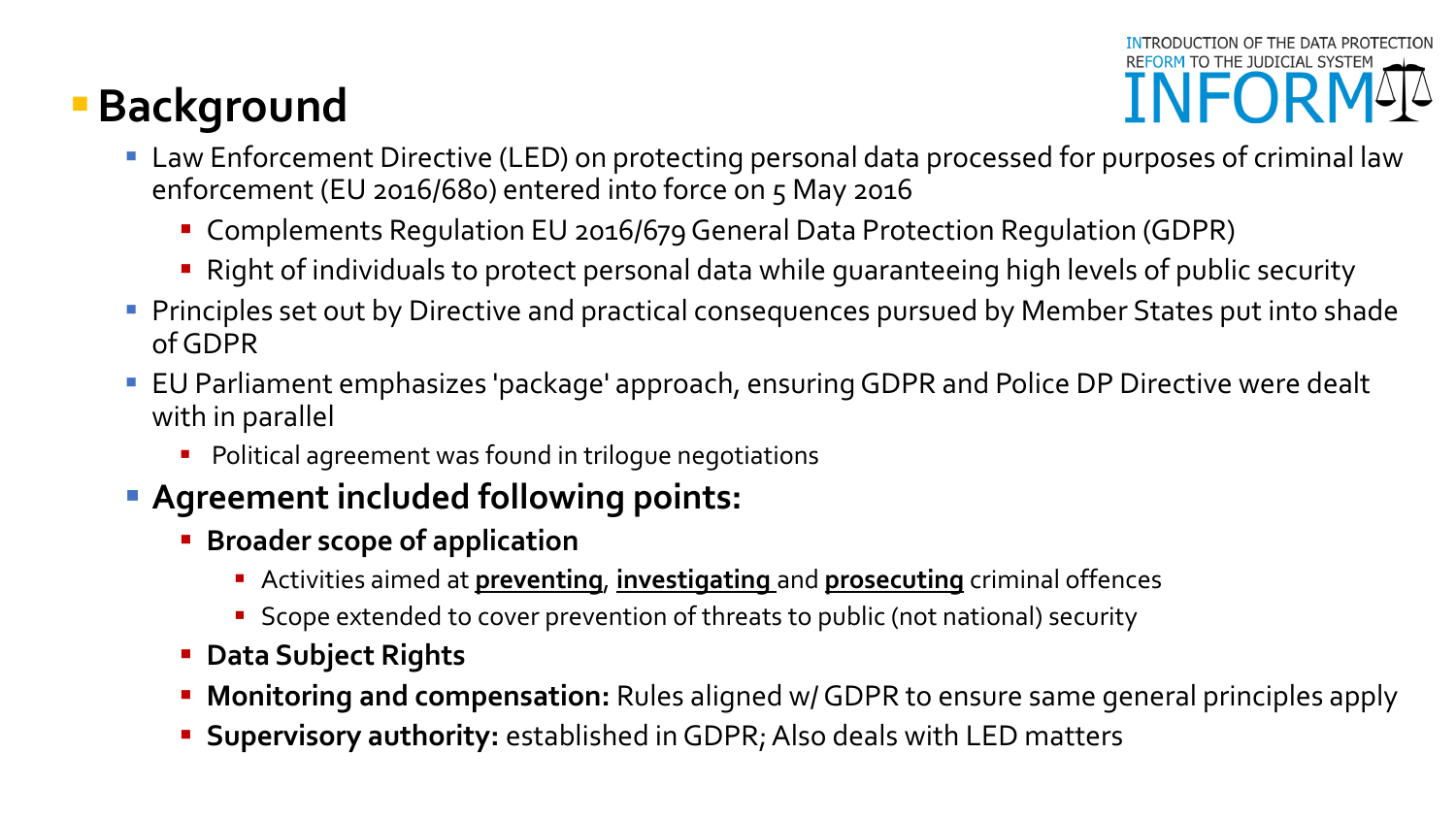# **Background**

- **EU Parliament adopted**  $1^{st}$  **reading position with amendments,** including:
	- **Importance of consistent rules across MS**
	- **High levels of data protection**
	- Facilitating exchange of data between competent authorities of Members States (Recitals 4, 7)
	- Applicability of core DP principles into sector: lawfulness, fairness and transparency (Recital 26)
	- Right of every person not to be subject to measure that is based on profiling by means of automated processing except unless strictly necessary for the investigation of a serious crime or prevention of a clear and imminent danger (Recital 38)
	- Data subjects can receive compensation if suffered damage as consequence of processing not respecting rules
	- **Appointment of a DPO to help competent authorities**
	- **Impact assessment to carried out in cases when data processing entails high risk for a person's rights**
	- Considered requirements regarding data protection 'by design and by default'
- **EU Passenger Name Records Directive** 
	- Adopted on same day as data protection reform package

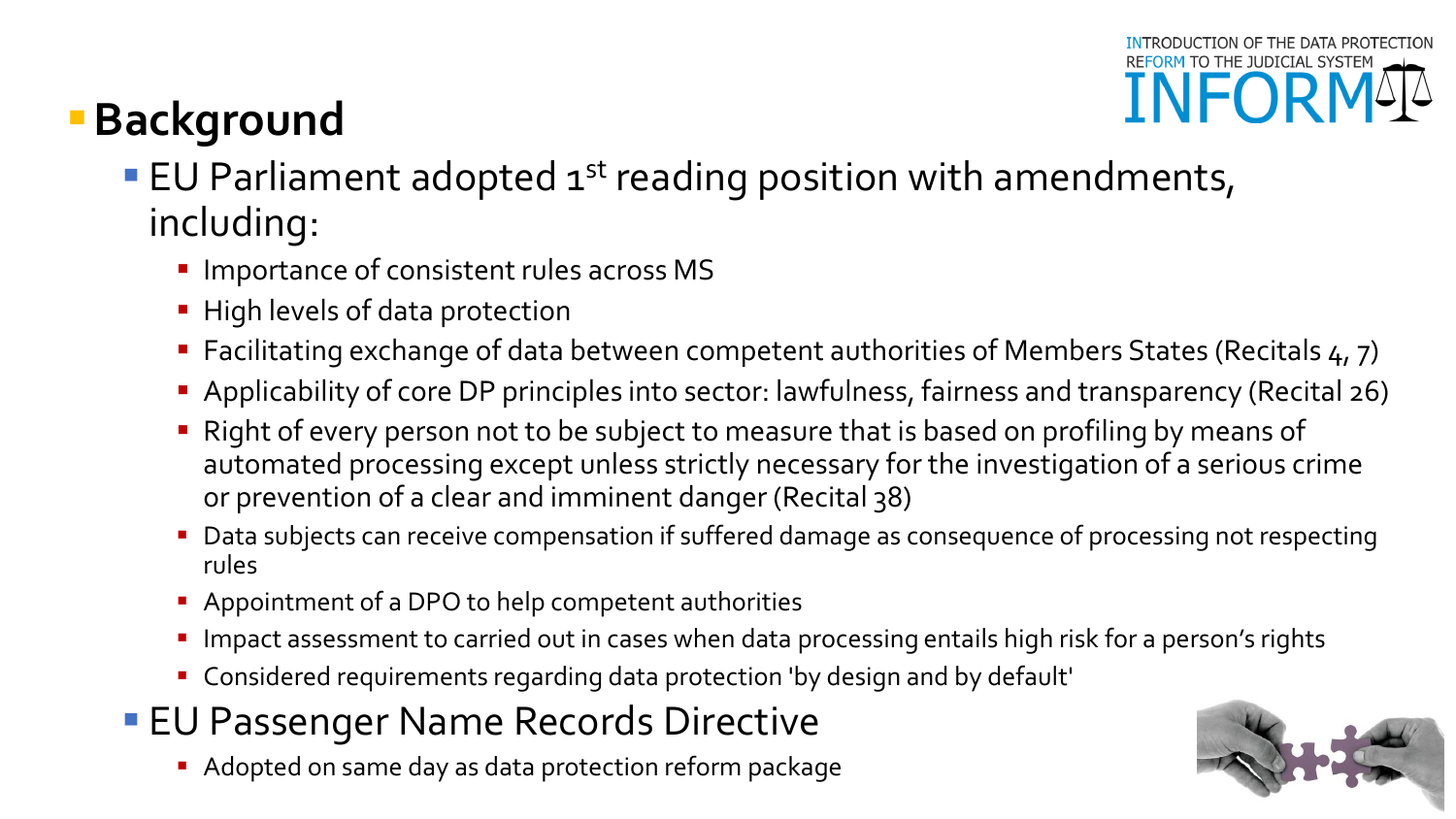# **Scope**



- **Processing of personal data by "competent authorities"** for purposes of **prevention, investigation, detection or prosecution** of criminal offences or execution of criminal penalties
	- **If competent authority, then satisfies personal scope**
	- But must also satisfy material scope, i.e. processing for the purposes of law enforcement
- Important: "competent authority" can only process for "Law Enforcement Purposes"
	- **Border Control processing = GDPR applies**
	- Criminal proceedings = LED applies
		- **Rights already covered in criminal procedural law**
	- National Security outwith scope of LED
	- **EU** law prohibits access by Intelligence services to DB
		- EuroDac
- Movement of such data between the EU Member States
	- Repeals Council Framework Decision 2008/977/JHA (Data Protection Framework Decision DPFD)
		- **Decision was limited to processing of personal data transmitted or made available between Member** States and further processing of such data as regards as well transfers to competent authorities in third Countries
		- **Former did not include domestic data**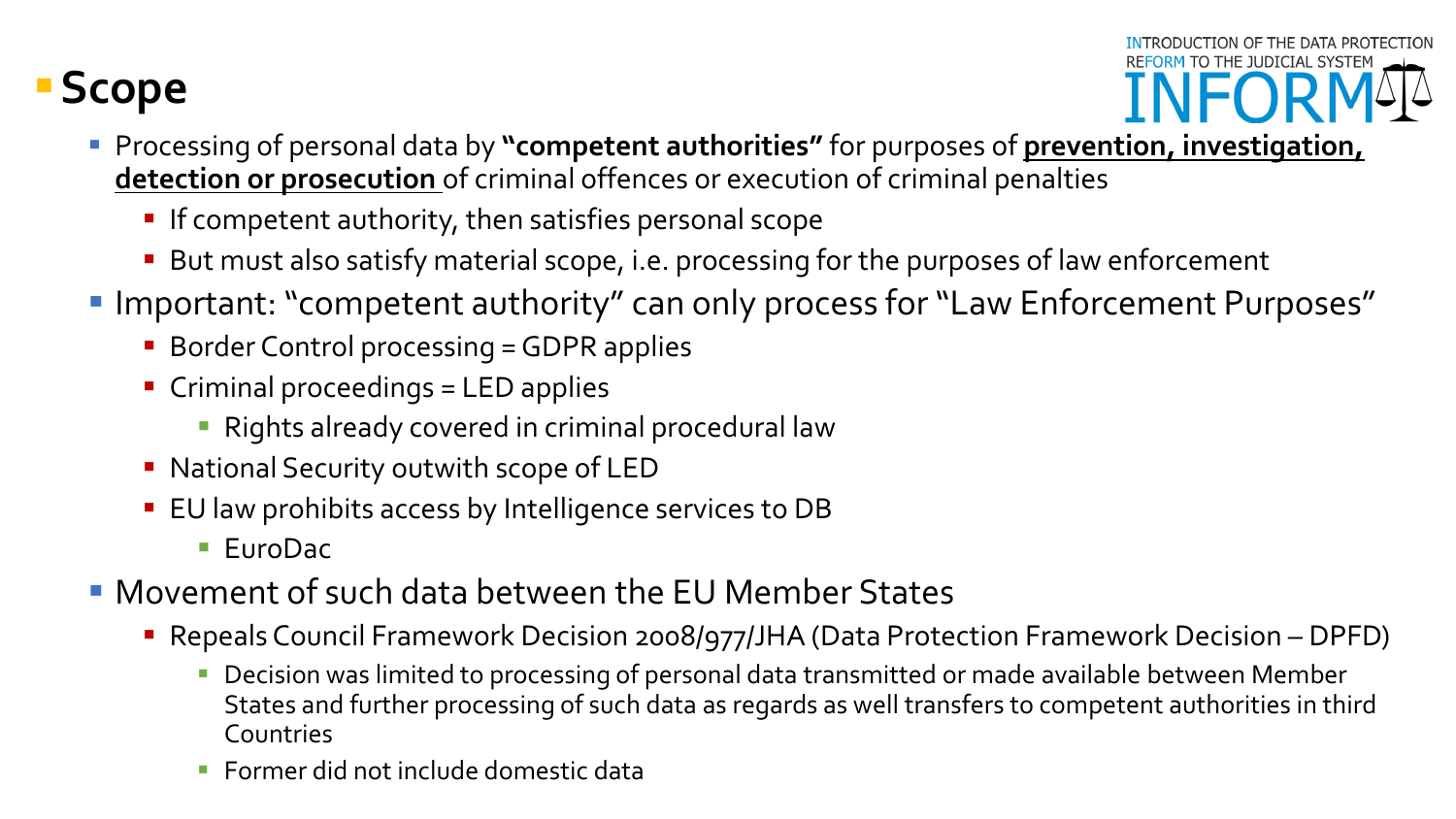# **Who are "competent authorities"?**

- **All organizations listed in national legislation** 
	- i.e. Schedule 7, UK Data Protection Act 2018
- Any other person if and to extent that person has statutory functions for law enforcement purposes
	- **Trading Standards, Data Protection Authority**
- **If law requires personal data to be processed for law enforcement** purpose, then organization required by law to process personal data is controller
- Grounds for processing are limited to:
	- **Consent of data subject**
	- **Necessary for functions of competent authority**
- Any processing carried out by a 'competent authority' which is not for primary purpose of law enforcement will be covered by GDPR
- Any processing not for law enforcement purpose (i.e. the Human Resource division of a police force) is subject to GDPR
	- **Quiz: Is CCTV processing for a law enforcement purpose?**
	- No not if collected by a controller not classed as a "competent authority"



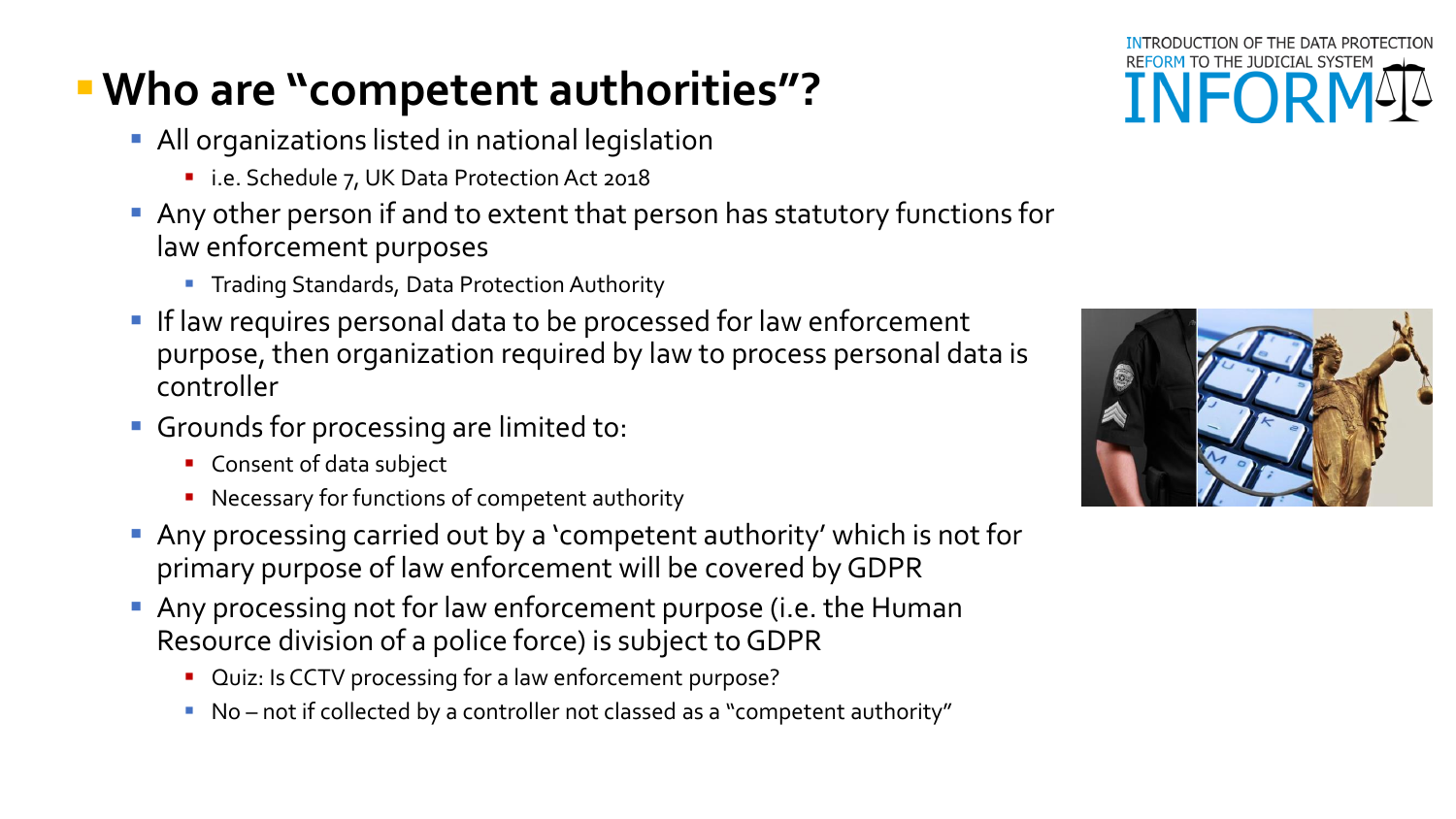# **Key Points**

# **Data collected by law enforcement authorities are (Article 4):**

- **Processed lawfully and fairly**
- **Collected for specified, explicit and legitimate purposes and processed only in line with these purposes**
- Adequate, relevant and not excessive in relation to the purpose in which they are processed
- Accurate and updated where necessary
- Kept in a form which allows identification of the individual for no longer than is necessary for the purpose of the processing (time limits)
- Appropriately secured, including protection against unauthorized or unlawful processing
- **Transparency requirements are not as strict, due to the potential prejudice to an ongoing investigation**

# **Time Limits (Article 5)**

**EU** countries must establish time limits for erasing personal data or for a regular review of need to store such data

# **Individuals concerned ('data subjects') (Article 6)**

- Law enforcement authorities must make distinction between data of different categories of persons:
	- Those for whom there are serious grounds to believe they have committed or are about to commit a criminal offence
	- Those who have been convicted of a criminal offence
	- Victims of criminal offences or persons whom it is reasonably believed could be victims of criminal offences
	- **Those who are parties to a criminal offence, including potential witnesses**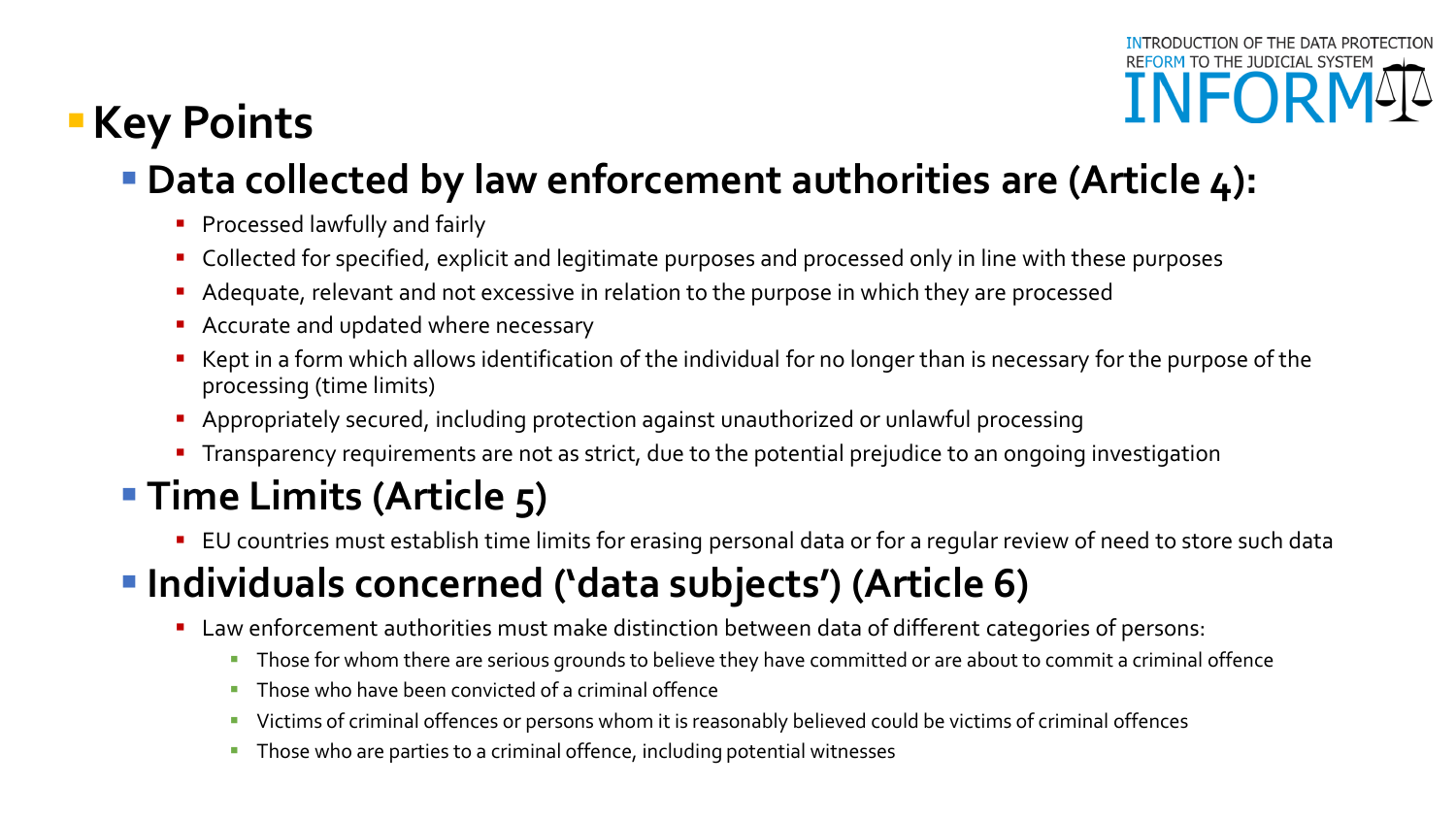# **Key Point: Principles**



- **Most of focus of Directive is on whether processing is necessary** 
	- **If processing is necessary for law enforcement purpose, then fairness provisions are negated if informing** data subject would likely "undermine" law enforcement purpose
- **Disclosures from one law enforcement purpose for any further law enforcement** purpose by another controller is likely to be compatible
	- **First Principle:** Fairness and lawfulness are well established requirements of data protection law; Any processing carried out for law enforcement purposes must be necessary
	- **Second Principle**: collected for specified, explicit and legitimate purposes and not processed in a manner that is incompatible with those purposes
	- **Third Principle:** adequate, relevant and not excessive in relation to the purposes for which they are processed
	- **Fourth principle**:
		- **Requires facts kept separate from opinions**
		- **Distinction between subjects, convicted, victims and witnesses**
		- **Exery reasonable step must be taken to ensure personal data that is inaccurate, having regard to the** law enforcement purpose for which it is processed, is erased or rectified without delay
	- **Fifth principle:** Requires appropriate time limits must be established for periodic review of need for continued storage of personal data for any of law enforcement purposes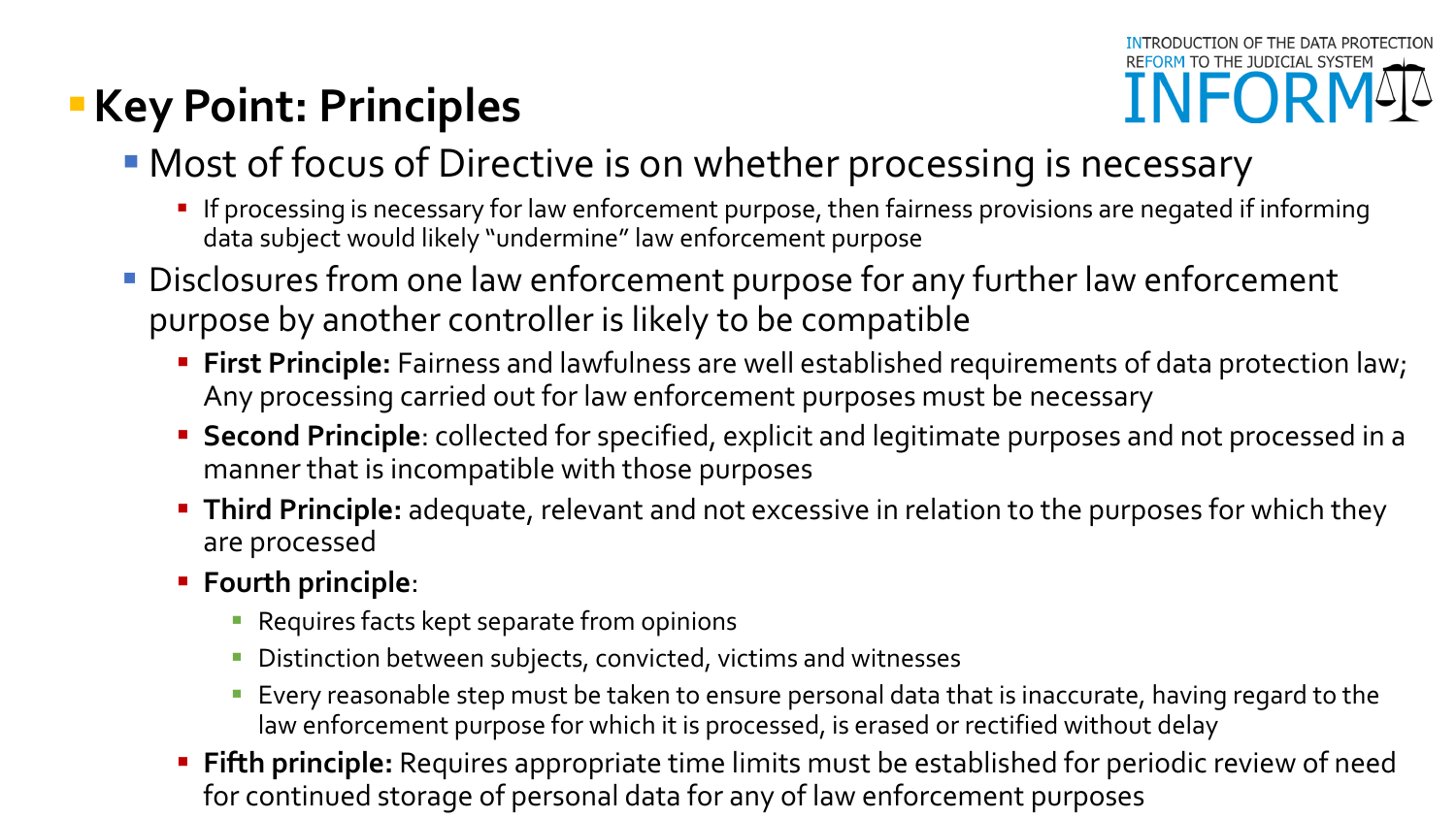# **Key Point: Principles**



- How does this differ from the GDPR?
	- **Principle 1:** Reduced 'transparency' requirements
	- **Standards for consent are not as strict**
	- **Principle 4: Requirement for categorization of data subjects: victims, witnesses, suspects,** offenders
	- Requirement to distinguish whether data is fact or of personal assessment/opinion
	- **Logging: Requirement to keep logs of processing operations in automated processing systems** 
		- **Include log of any alterations to records, access to records, erasure and disclosures of** records unless an exemption applies
- **International** 
	- **Procedures for transferring or sharing personal data across borders (either with** relevant authorities or others) to ensure compliant
- **Sensitive processing** 
	- More categories than in UK's former DPA 1998, including genetic/biometric data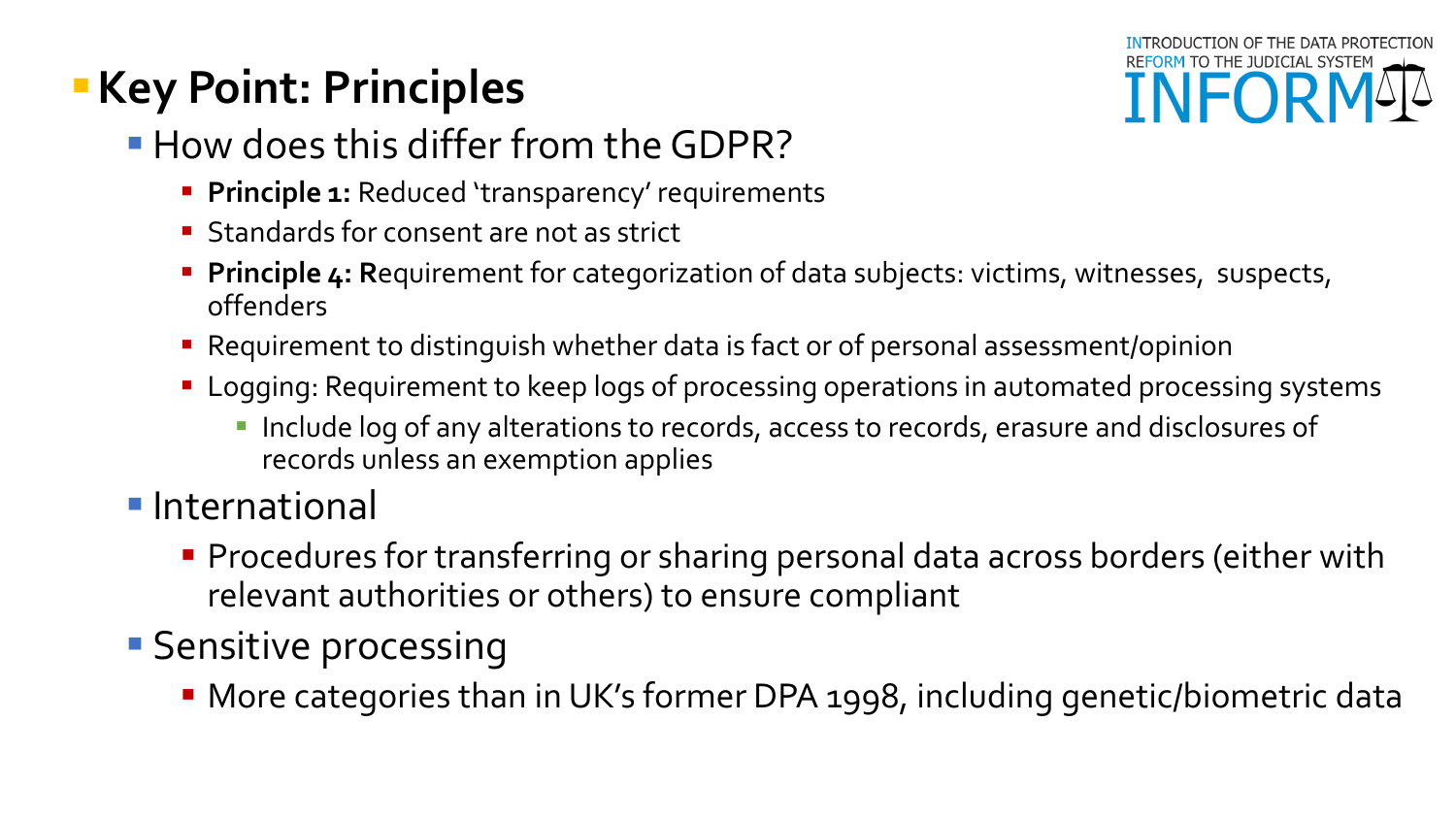# **Sensitive Data**

# **INFOR**

#### **Certain conditions**

- Necessary for judicial and statutory purposes for reasons of substantial public interest
- **Necessary for the administration of justice**
- Necessary to protect the vital interests of the data subject or another individual
- Personal data already in the public domain (manifestly made public)
- **Necessary for legal claims**
- Necessary for when a court acts in its judicial capacity
- **Necessary for the purpose of preventing fraud**
- **Necessary for archiving, research or statistical purposes**

## **'Strictly necessary**'

- **Processing has to relate to a pressing social need**
- **Must not be able to achieve it through less intrusive means**
- **If can achieve purpose by some other reasonable means**

### **Threshold of consent**

 Consent of data subject can never *in itself* constitute legal ground for processing of special categories of data in context of Directive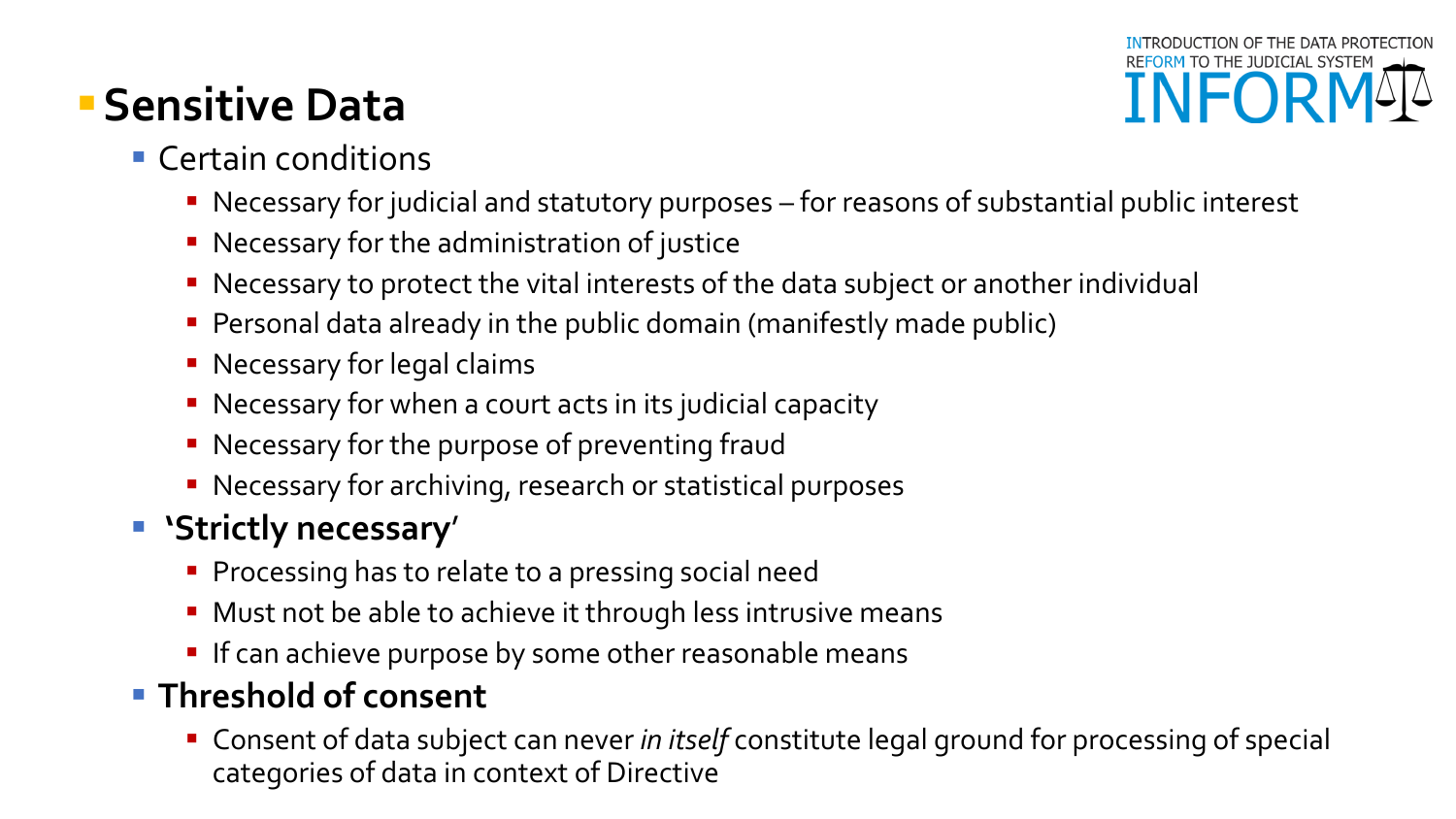# **Processing special categories of data**



- **Article 8 (lawfulness of processing) & Article 10 (processing special** categories) must be read together
- **Processing special categories of data, if not foreseen by EU law,** always requires specific legal basis in national law
- Specific legal basis has to meet additional requirements setup by Article 10 LED
	- **10(b)** illustrates a situation in which vital interests of DS require processing special categories of data
	- 10(c) illustrates situation where DS voluntarily relinquishes protection of DS by making sensitive data public
- **Strict necessity** 
	- DRI Ireland: "so far as concerns the respect for private life, the protection of that *fundamental right requires, according to the Court's settled law, in any event, that derogations and limitations in relation to the protection of personal data must apply only in so far as is strictly necessary*"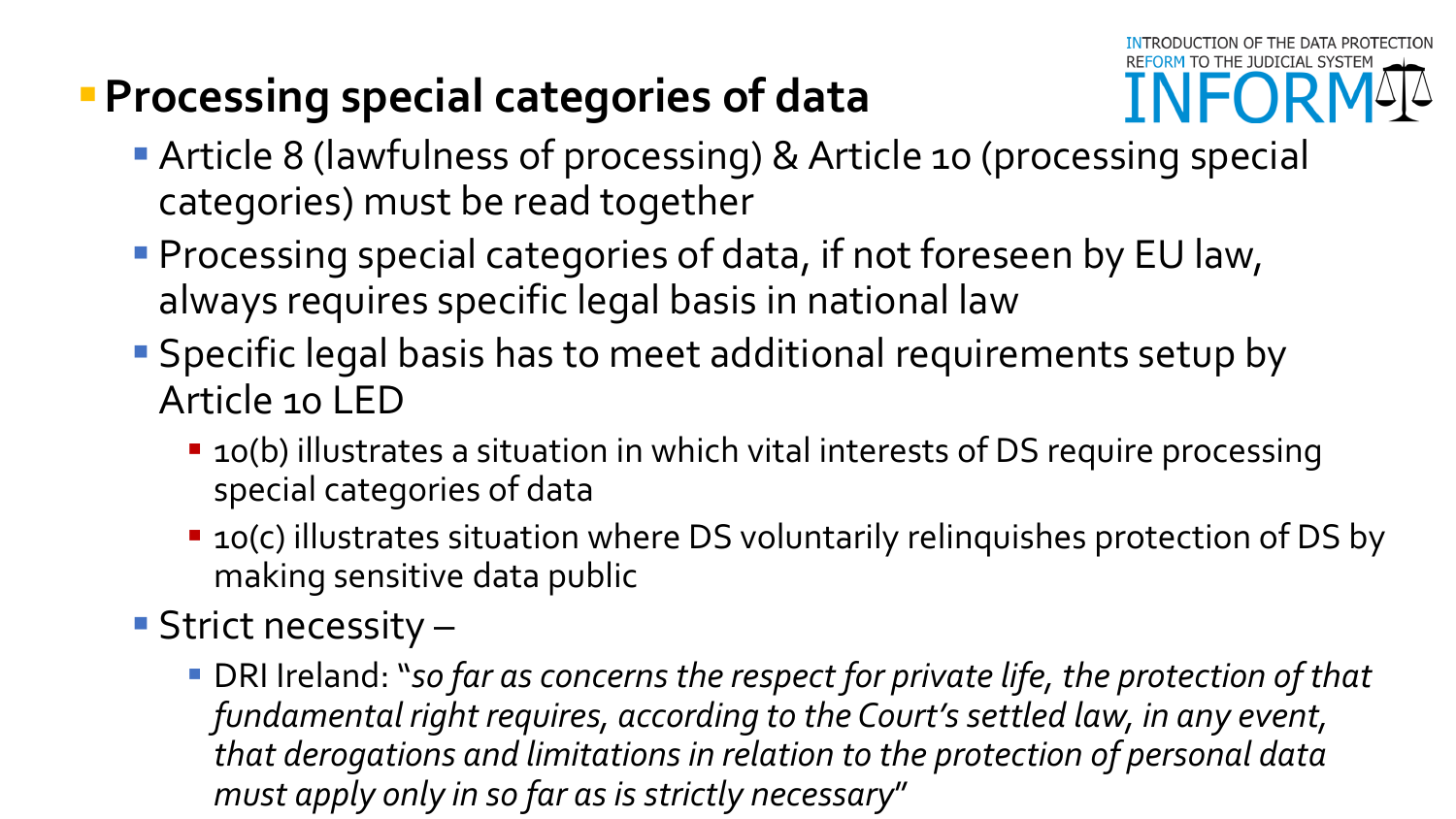## **Rights**

- INTRODUCTION OF THE DATA PROTECTION REFORM TO THE JUDICIAL SYSTEM
- **Individuals have right to have certain information made available to them including:**
	- Name and contact details of the competent authority which decides the purpose and means of the data processing
	- **Why their data is being processed**
	- Right to launch a complaint with a supervisory authority and the contact details of the authority
	- Existence of right to request access to and correction or deletion of personal data & right to restrict processing of their personal data

#### **Data Breaches**

- **Procedures to identify, manage and investigate a breach**
- **Processes in place to determine whether you need to report the breach to the DPA, based on the risks to individuals'** rights and freedoms

#### **Data protection by design and DPIAs**

- Data Protection Impact Assessments mandatory where processing is likely to result in a high risk to rights, freedoms of individuals
- New code planned, but existing one provides relevant guidance
- DPA will deploy systems for formally checking DPIAs
- **New requirements for data protection by design** 
	- **DPbD** for IT infrastructure & any procured architecture (time limits, automatic deletion, systematic periodic review, anonymization, automatically limiting access to PD, and/or specific categories of data, deployment of masking, pseudo)

#### **Data Protection Officers**

- **Role of DPO will be key element of ensuring accountability and governance**
- Essential part of DP reforms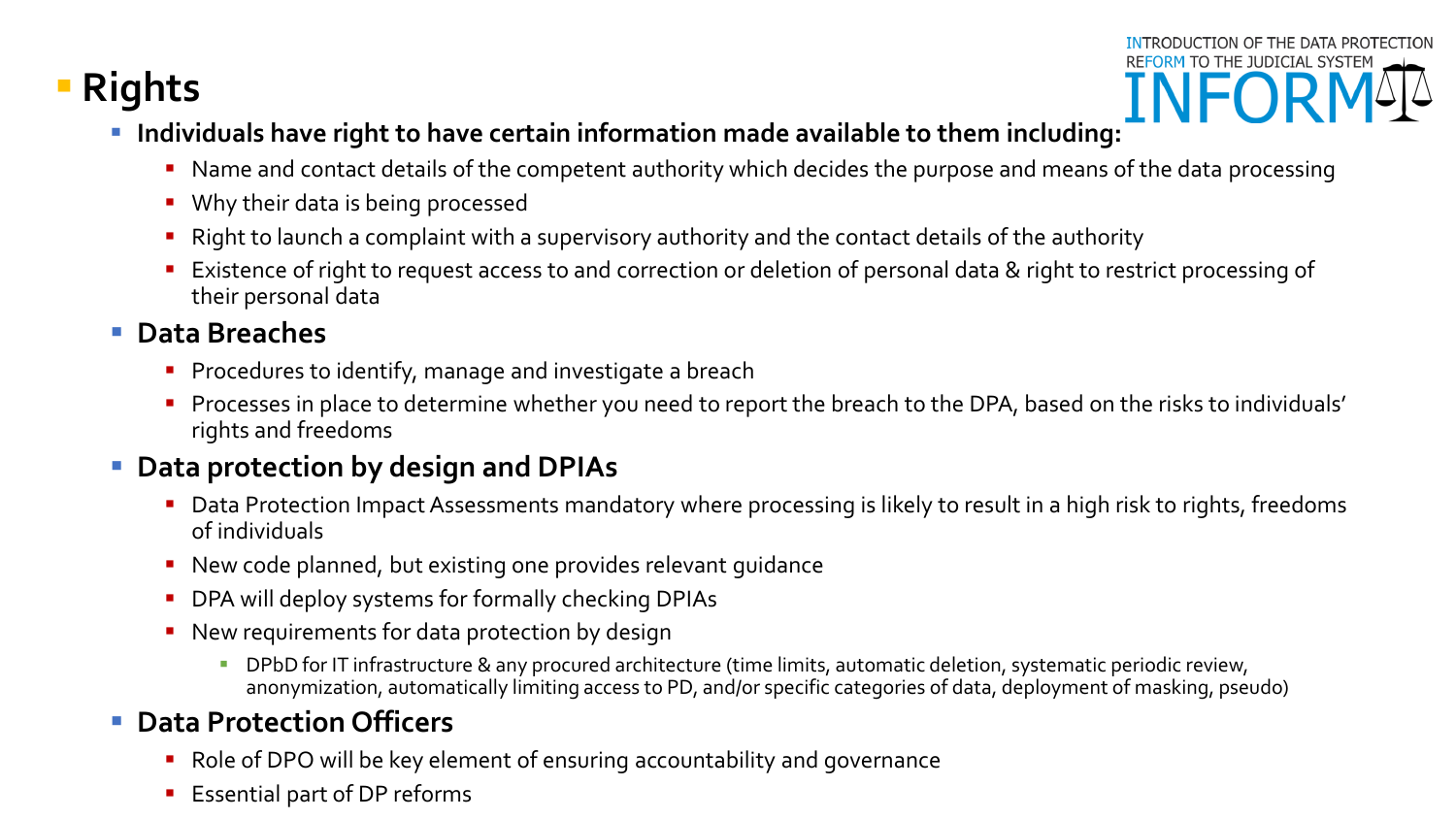# **Right of Access/Deletion**



- DS have rights of access to personal data, rectification, erasure, restriction
- **Rights negated if satisfying right:** 
	- Obstructs an official/legal inquiry, investigation or procedure
	- **Prejudices the prevention, detection, investigation or prosecution of criminal** offences or the execution of criminal penalties
	- **-** Jeopardizes public security, national security or the rights and freedoms of others
- Requirement of accuracy should not appertain to accuracy of statement but merely to the fact that a specific statement has been made (Recital 30)
- Rules similar to Freedom of Information 'neither confirm nor deny' frameworks
- **DPA can verify whether exemption is properly applied**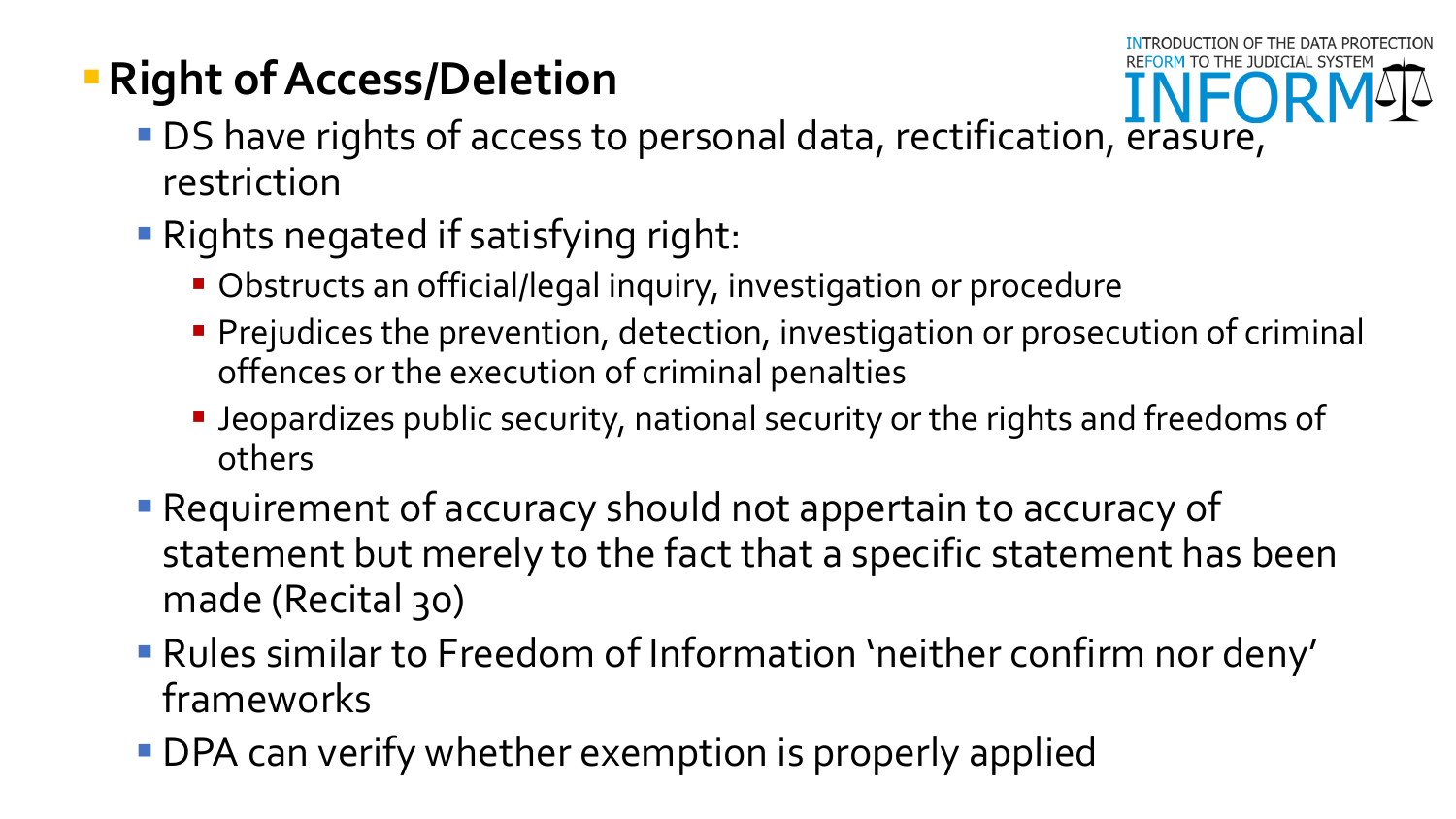# **Security**



- **Principle applies to ALL processing of personal data for a law enforcement purpose**
- For automated processing, each controller and processor must:
	- Do evaluation of risks (DPIA)
	- **Prevent unauthorized processing or unauthorized interference w/ systems used in connection** with it
	- Ensure possible to establish precise details of any processing that takes place (logging requirements)
	- Ensure systems function properly and may, in the case of interruption, be restored
- Ensure stored personal data cannot be corrupted if system used in connection w/ processing malfunctions
- National authorities must take technical/organizational measures to ensure level of security for personal data that is appropriate to risk
- Where data processing is automated, a number of measures must be put in place, including:
	- Denying unauthorized persons access to equipment used for processing (logging)
	- **Preventing unauthorized reading, copying, changing or removal of data media**
	- **Preventing unauthorized input of personal data and unauthorized viewing, changing or deleting** of stored personal data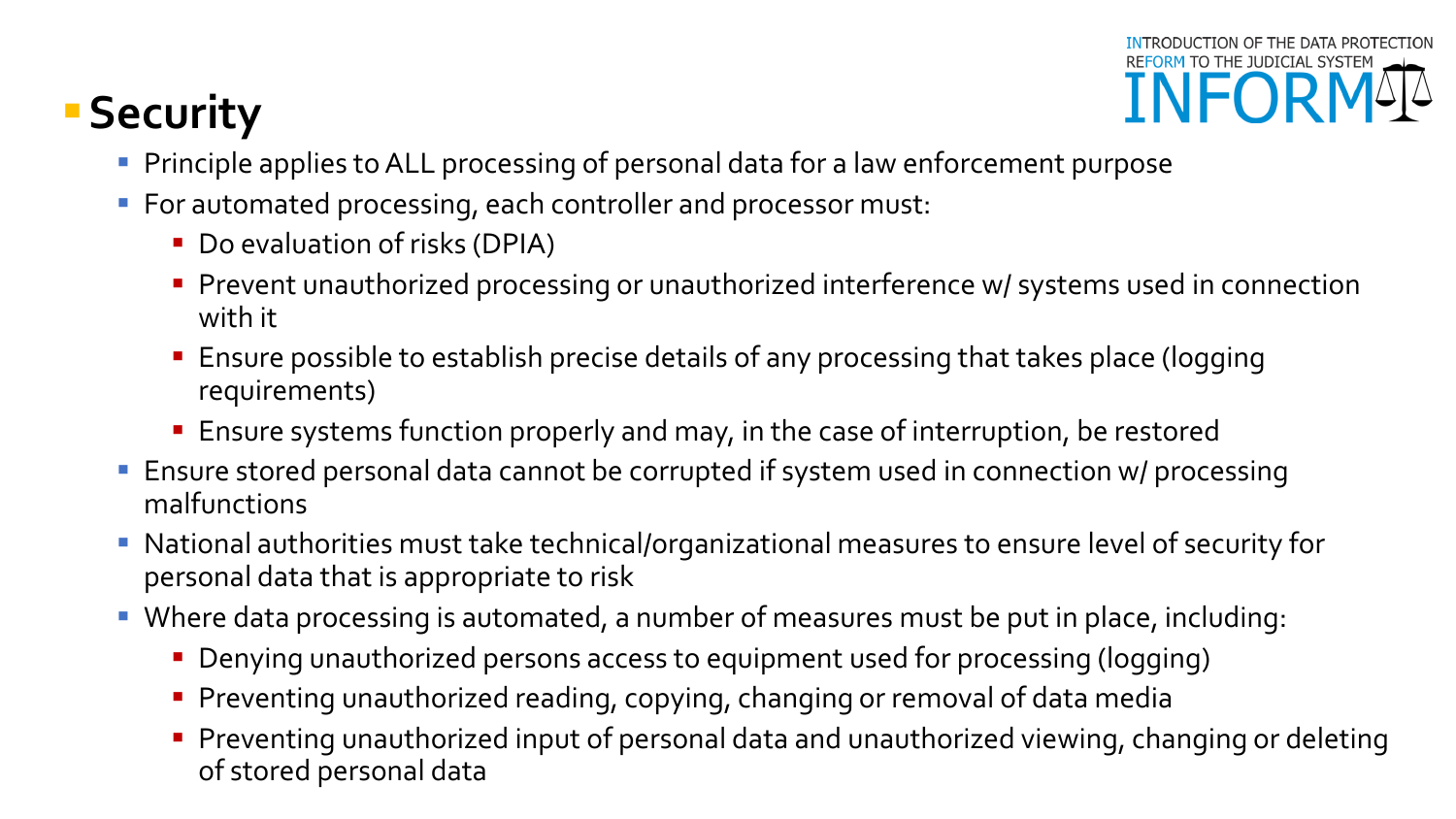# **Data Transfers**

- Data transfers to "comparable" law enforcement agencies in Third Countries for law enforcement purposes can occur when:
	- An adequacy decision exists for that country
- When no adequacy decision?
	- Alternative safeguards for transfer (i.e. binding contract or the organization transferring can assess adequacy); #Brexit option
- When no safeguards or adequacy decision?
	- When special circumstances apply for transfer to the Third Country (e.g. vital or legitimate interests of data subject; serious security threat
- **In both cases, transfer must be fully documented** 
	- i.e. date, time, justification for transfer, details of recipient, etc.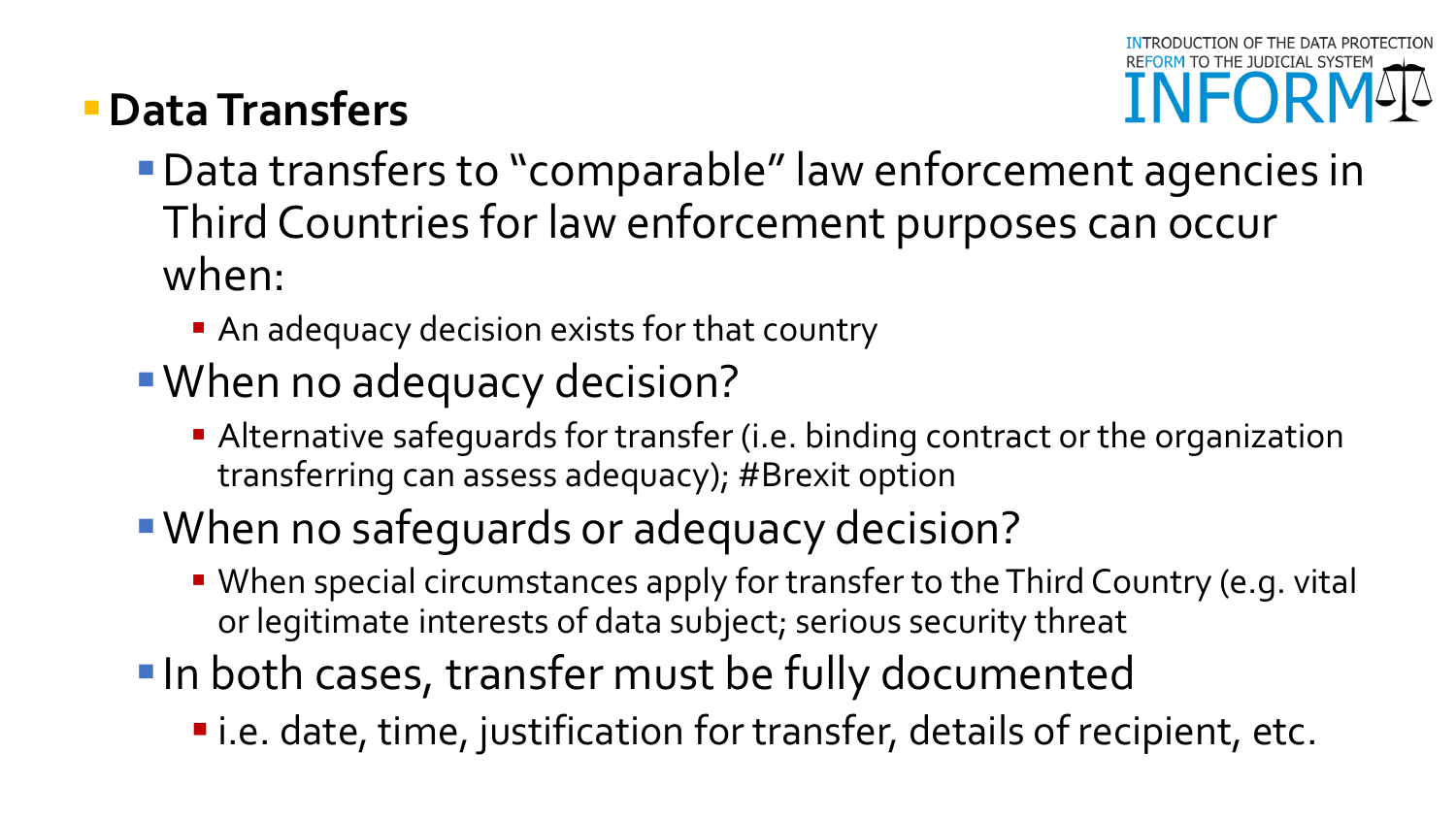#### **Borders, #Brexit and Adequacy Agreements**

Without an adequacy agreement :

UK businesses want to store and process data in the EU/EEA

Cannot process the data of EU/EEA data subjects in the UK

# **Example:**



- UK based DC will not be able to 'process' data from EU/EEA data subjects
- **Only solution if business trades with those people is to move operation to EU/EEA** 
	- **If no adequacy agreement, must employ Standard Contractual Clauses or Binding Corporate Rules with EU** entity?
		- **NB forthcoming FB Ireland challenge on SCC, leaving only**
- Law enforcement data sharing will take a double hit
	- Not only will a lack of adequacy agreement under the Law Enforcement Directive end access to essential databases
	- **Movement of commercial data into EU27 will make access to that data much harder**
- **Despite numerous promises UK no access to live data from Schengen Information Systems databases** 
	- Will not be able to assess the risk of EU citizens entering the UK, ironically UK had stronger border controls while in EU